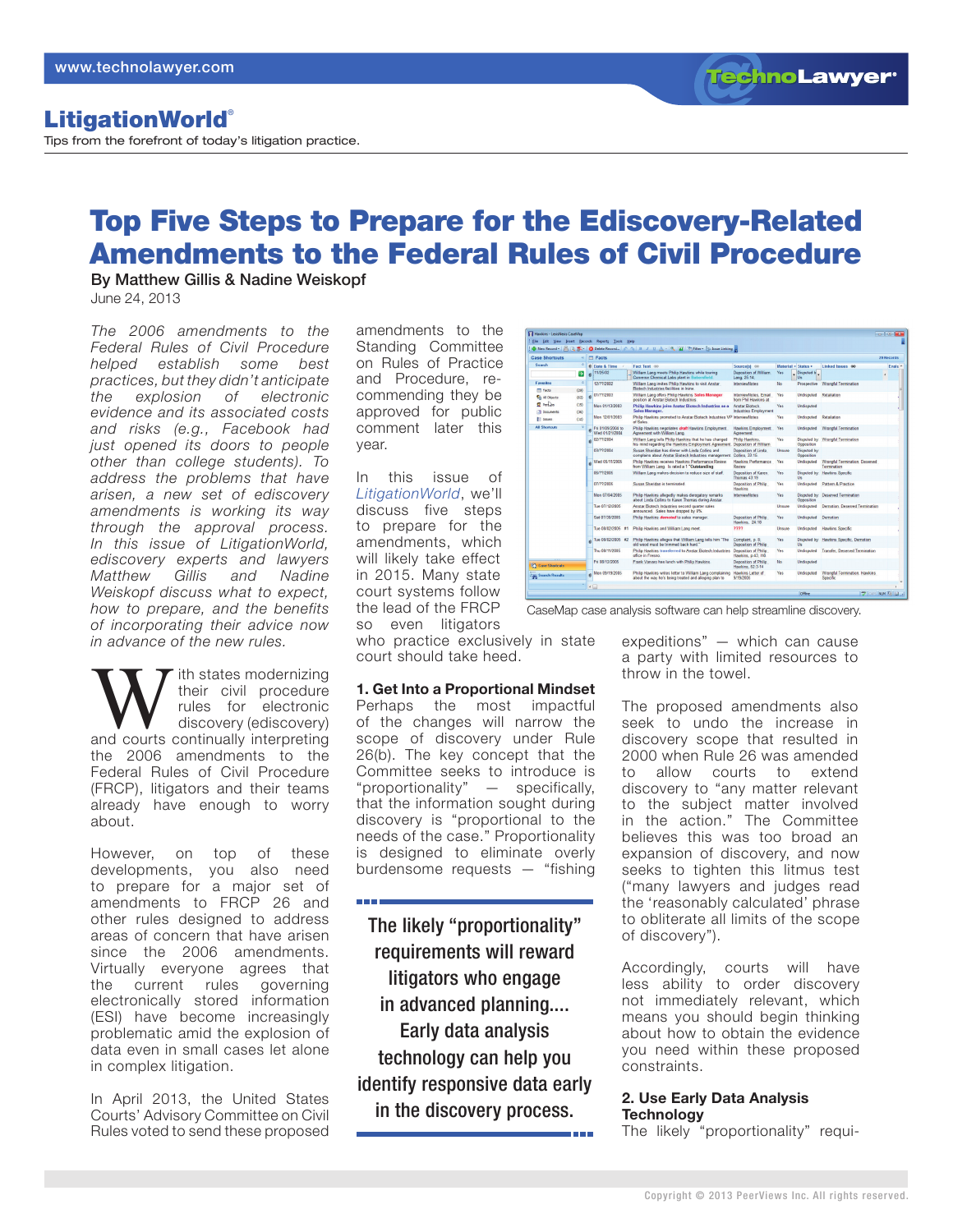

#### LitigationWorld<sup>®</sup> | Page 2

rements will reward litigators who engage in advanced planning. Software can make this task easier. As its name implies, early data analysis technology can help you identify responsive data early in the discovery process.

Even if sanctions become less of a black box, your best bet is to eliminate any risk whatsoever. This is an additional benefit of using early data analysis tools.

These new tools save time and minimize the risk of missing potentially important evidence since you may not get a second chance. Furthermore, it never hurts to learn about both helpful and unhelpful evidence as early as possible so that you can prepare for how to handle it long before your adversary gets hold of it.

As discussed in greater detail below, the Committee has also proposed amendments to Rule 37(e) to make sanctions for spoliation more transparent and uniform. However, even if sanctions become less of a black box, your best bet is to eliminate any risk whatsoever. This is an additional benefit of using early data analysis tools.

#### **3. Send Fewer Discovery Requests**

As noted above, the proposed amendments greatly limit the number of discovery requests a party can make. For example, interrogatories will be reduced from 25 to 15, requests for admissions will be limited to 25 (exclusive of requests to admit to the genuineness of documents), depositions will be reduced from 10 to five and their length reduced from seven to six hours. Of course, any of these limits may be increased by the court or stipulation of the parties.

This reduction in discovery requests encourages parties to think through the issues in their case before crafting discovery requests, hopefully resulting in more thoughtful and targeted requests. Rather than waiting until a case is well underway, use case analysis, chronology, and timeline software at the outset before discovery commences to better understand the key claims, issues, parties, and likely non-party witnesses. Ideally, this software should integrate with your early data analysis software.

#### **4. Use the Rule 26(f) Conference More Effectively**

Under the proposed amendments, you can issue discovery requests before the parties' Rule 26(f) "meet and confer" conference. The Committee believes most parties aren't aware of the current moratorium against serving discovery requests before the Rule 26(f) conference. More importantly, its view is that the Rule 26(f) and scheduling conference with the court will become more effective if the parties can "focus on actual discovery requests."

With this pending change in the works, it may prove wise to consider serving your discovery requests before the Rule 26(f) conference, and then use the conference to focus on the content of your requests more effectively. As an added bonus, honing your discovery requests will better enable you to comply with the proportionality requirements and reduction in discovery requests discussed above.

#### **5. Advise Your Clients That the Path to Avoid Spoliation Sanctions Will Become Easier**

Arguably most anticipated amendment is to Rule 37(e), which

concerns sanctions for failure to preserve discoverable information. That's because a significant disparity currently exists among courts as to the level of culpability required to justify sanctions for spoliation — and litigants have paid the price, often incurring unreasonable costs to preserve ESI as a defensive measure.

Addressing the reasonableness of preservation costs incurred by litigants to protect against spoliation claims, the Committee writes, "The amended rule is designed to ensure that potential litigants who make reasonable efforts to satisfy their preservation responsibilities may do so with confidence that they will not be subjected to serious sanctions should information be lost despite those efforts."

**The College** 

Rather than waiting until a case is well underway, use case analysis, chronology, and timeline software at the outset before discovery commences to better understand the key claims, issues, parties, and likely non-party witnesses.

Under the new rules, the offending party must act with willfulness or bad faith and the opposing party must be "irreparably deprived" of "any meaningful opportunity." However, under proposed Rule 37(e)(1)(B)(ii) the court could impose sanctions for negligence for "fault in the loss of the information" if "that loss of information deprived a party of any meaningful opportunity to present or defend against the claims in the action." The aggrieved party